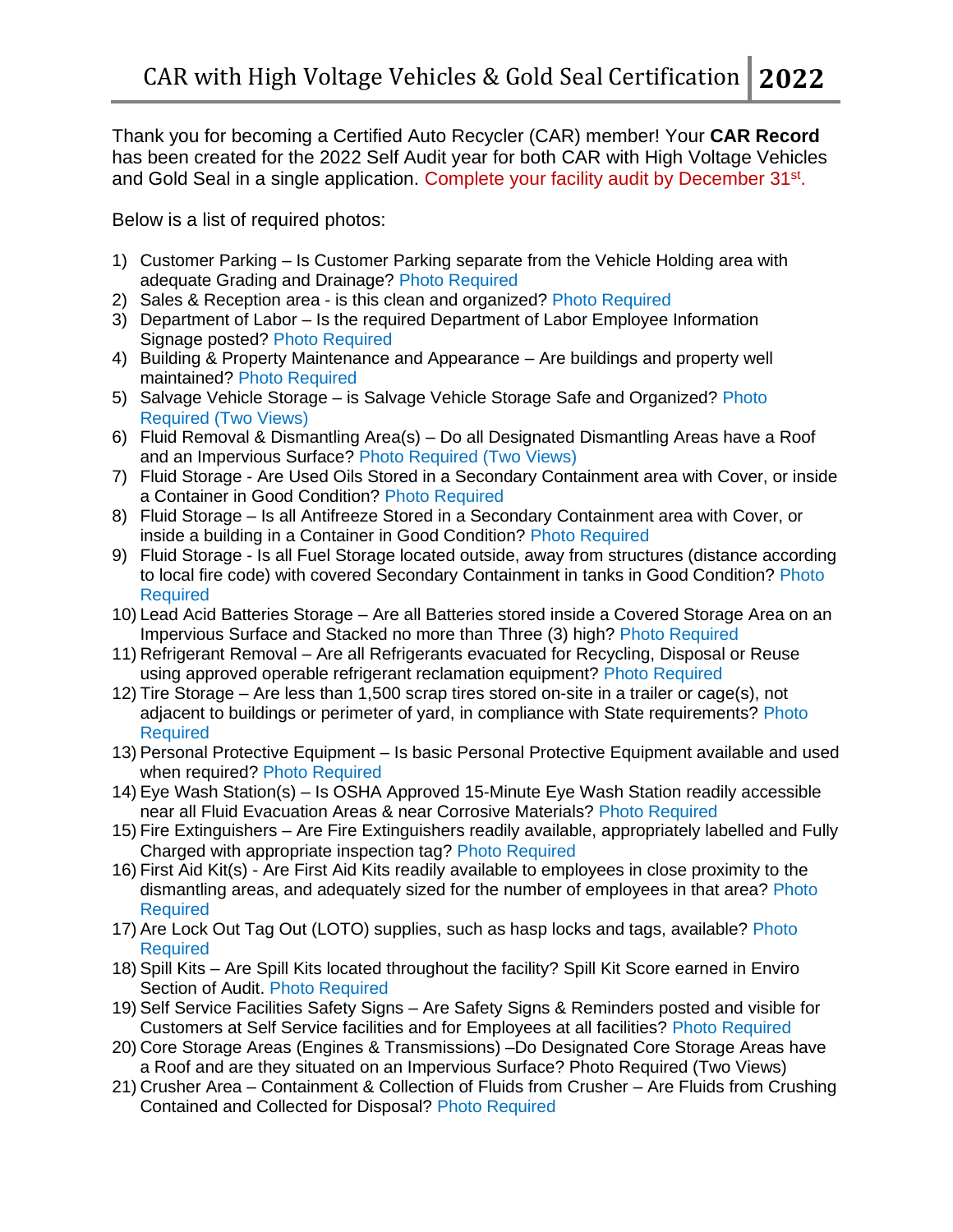- 22) Crusher Area Spill Cleanup Is the Crusher Area free of any Spills or Leaks on the Ground? Photo Required
- 23) Parts Cleaning Pressure Washer Is pressure/power washing conducted inside with overspray of oily wastewater lawfully discharged to sewer or contained and recycled or transported for allowable disposal for facilities with septic systems? Photo Required
- 24) Parts Cleaning Solvent Cleaners Are Spent Solvents managed as Hazardous Waste and manifested with a Hazardous Waste Management company? Photo Required
- 25) Parts Cleaning Other Non-Solvent Cleaners or Water-based parts washer water – Is wastewater lawfully discharged to sewer or contained and recycled or transported for allowable disposal for facilities with septic systems? Photo Required

For some processes DOCUMENTATION IS REQUIRED. Documents DO NOT need to be uploaded to your CAR Record but must be verified to meet the standard. If desired documents may be uploaded in PDF format for safe keeping in the system and for ease of reference in the event of an inspection by a regulator!

Those documents include:

- 1) Safety Data Sheets (SDS) Are Workplace chemicals listed in an Inventory and the corresponding Safety Data Sheets (SDS) information complete, up-to-date and easily accessible? Document Verification Required
- 2) ARA Requirement for Cutting Torch Use Is the ARA Cutting Torch Use Education and Orientation Protocol signed by all Employees using a Cutting Torch or has Cutting Torch been removed from facility? Document Verification Required
- 3) Shipping of Airbags Does the site have Documentation of DOT Certification Training for Dangerous Goods shipping provided within the past three years for all Employees Associated with the Shipping of Airbags/Seatbelt Pretensioners/Hybrid Batteries or DO NOT ship HazMat from facility? Document Verification Required
- 4) Forklift Training Does the site have Documentation within the past three years of Certification Training provided to all Forklift Operators? Document Verification Required
- 5) Storm Water Pollution Prevention Plan (SWPPP) Does the facility have a written and implemented Storm Water Pollution Prevention Plan (SWPPP) that includes employee training and logged inspections? Document Verification Required
- 6) Storm Water Sampling Is Storm Water Sampling conducted at intervals required under the state permit such as annually, quarterly or per 5-year permit authorization or is not required by the state? Document Verification Required
- 7) Spill Prevention Control and Countermeasure If site has more than 1320 gallon of On-Site Storage for Petroleum Product (Oil and Fuel), is a Spill Prevention Control and Countermeasure (SPCC) plan written and implemented including regularly logged inspections? or <1,320 gallons of storage so No SPCC is required. Document Verification Required

Throughout the questionnaire you will be asked to "UPLOAD" pictures of some of the processes conducted at your facility. This is easy to do in your Compliance Checkpoint record by accessing the UPLOADS TAB: